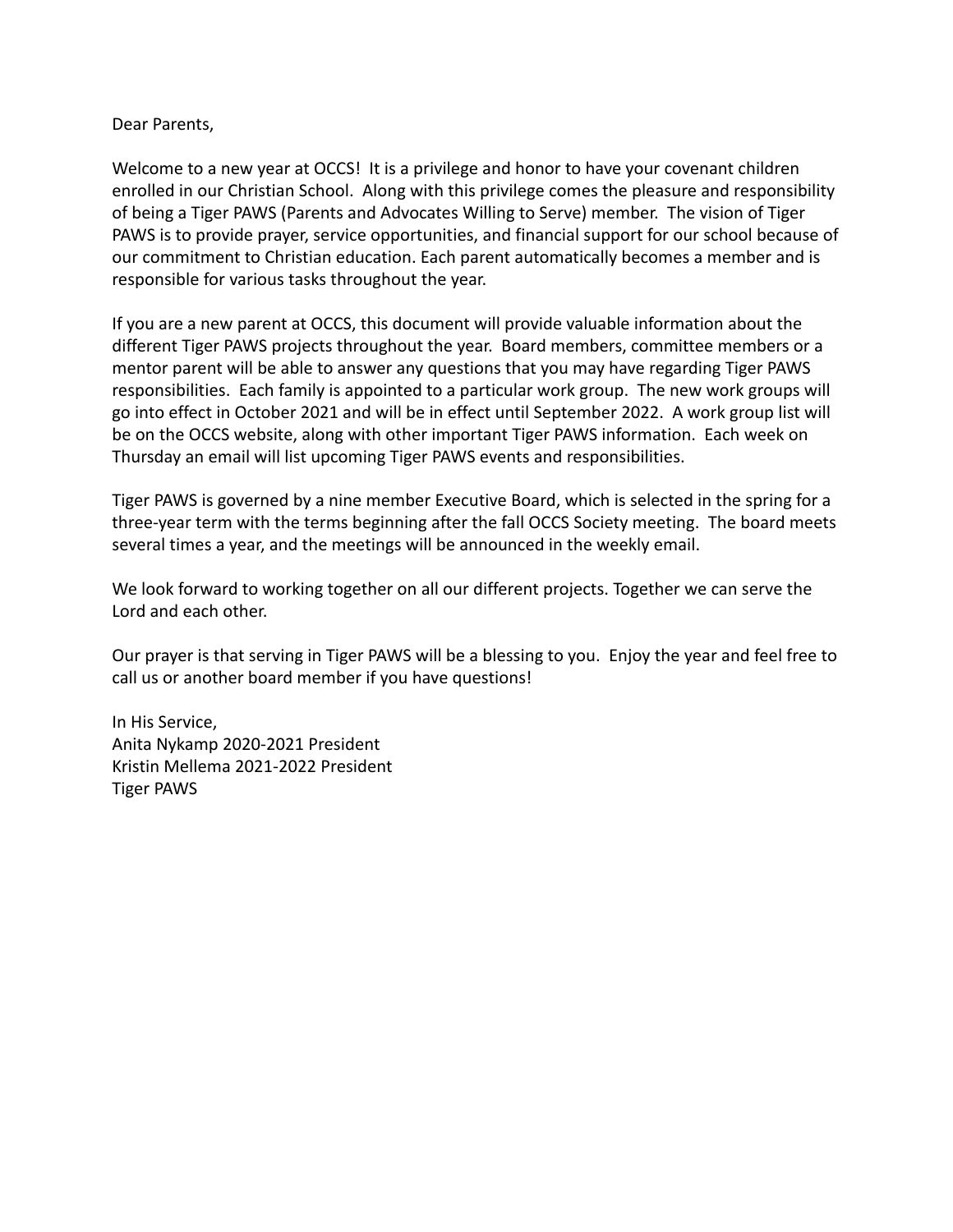## **Tiger PAWS Mission and Vision**

The mission of Tiger PAWS (Parents and Advocates Willing to Serve) is to build the OCCS community through prayer, service and financial support.

Tiger PAWS vision is to provide prayer, service opportunities, and financial support for our school because of our commitment to Christian education.

| <b>Tiger PAWS Projects</b> | <b>Funds Generated</b> |
|----------------------------|------------------------|
| <b>Apparel Sales</b>       | \$371.51               |
| Box Tops/Labels            | 317.50                 |
| Casey's Loyalty Program    | 86.20                  |
| <b>Chapel Shirt</b>        | $-3,060.80$            |
| Cookbook                   | 670.00                 |
| <b>Fall Frozen Pigs</b>    | 13,781.68              |
| Interest                   | 12.88                  |
| Misc. Expenses             | $-130.00$              |
| <b>School Supplies</b>     | 2,351.81               |
| Take & Bake Pizzas         | 4,781.00               |
| <b>Tulip Festival</b>      | 32,166.61              |
| Total                      | \$51,478.39            |

#### **Tiger PAWS Project Report for 2020-2021**

#### **Contribution to OCCS for 2020-2021 -- \$50,000**

# **Tiger PAWS (Parents and Advocates Willing to Serve) September 2021 - September 2022**

#### **Tiger PAWS Board**

| Anita Nykamp            | 2022 | At large, past President |
|-------------------------|------|--------------------------|
| Janna Van Donge         | 2022 | <b>Treasurer</b>         |
| Erin Driesen            | 2022 | At Large                 |
| Kristi Reinders         | 2023 | At Large                 |
| <b>Brittany Foreman</b> | 2023 | Treasurer                |
| Kristin Mellema         | 2023 | President                |
| <b>Tracy Cleveringa</b> | 2024 | At Large                 |
| Ang Huisman             | 2024 | Treasurer                |
| Vicki Schrock           | 2024 | Vice President           |
|                         |      |                          |

The PAWS Board meets several times each school year. The date and time of each meeting will be published in the OCCS weekly Tiger PAWS updates. Anyone is welcome to attend.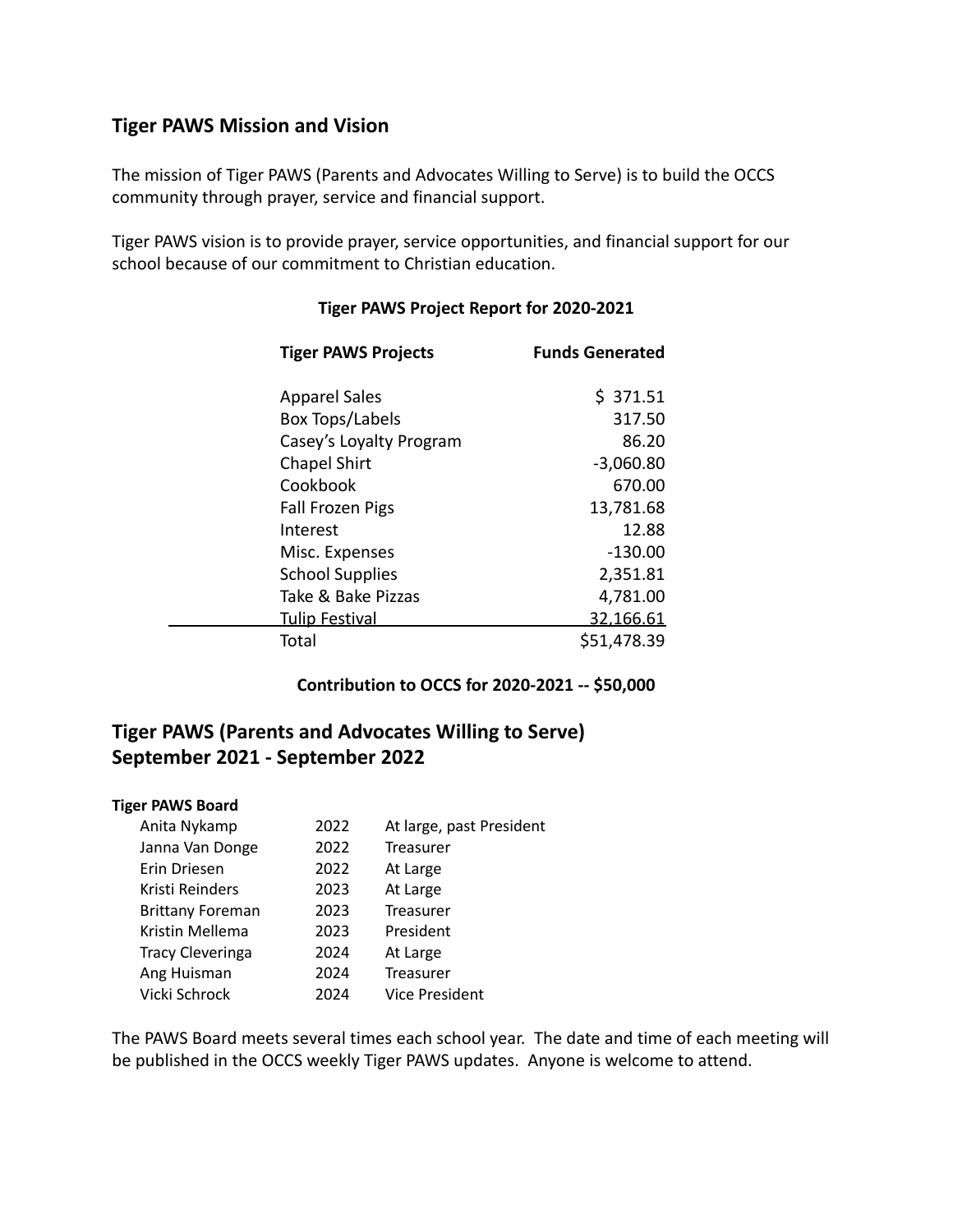## **Tiger PAWS Committee Chairpersons and Co-Chairpersons**

Our committees are chaired by volunteers. We need everyone to take a few turns being a chairperson. Each term is 3 years. The Tiger PAWS board selects new committee chairs at a spring meeting. Thank you for servant hearts and using your gifts!

**Fall Frozen Pigs** - sales in early September, making and delivery in late September. All Tiger PAWS members help with this fundraiser.

| 2022 |
|------|
| 2022 |
| 2023 |
| 2023 |
| 2024 |
| 2024 |
|      |

**Soup Supper** - Winter 2021 - *All work groups are asked to bring food and 2 groups to serve*.

| Gina & Joe Poppema        | 2022 |
|---------------------------|------|
| Alissa & Jay Schuiteman   | 2022 |
| Jenny & Todd Vogel        | 2022 |
| Alysa & Chad Reitsma      | 2022 |
| Abby & Lee Van Kley       | 2023 |
| Rebecca & Harrison Hanson | 2023 |
| Tanya & Todd Rowenhorst   | 2024 |
| Sarah & Chris Van Beek    | 2024 |

**Tulip Festival -** May 2021 - *All work groups needed to work and bring 3 pies*

#### **Tulip Festival - TENT**

| Janice & Doug Hamming     | 2022 |
|---------------------------|------|
| Rachel & Andrew Harcum    | 2022 |
| Rachelle & Eric Oordt     | 2022 |
| Leianna & Jon Hellinga    | 2022 |
| Janeen & John Klompien    | 2023 |
| Nancy & Brian Kroeze      | 2023 |
| Melissa & Loren Dykstra   | 2023 |
| Sarah & Dave Kuiper       | 2023 |
| Erin & Josh Christians    | 2024 |
| Holly & Eric De Vries     | 2024 |
| Laura & Nick Scholten     | 2024 |
| Tonia & Matt Zwart        | 2024 |
| Tulip Festival - PIGS     |      |
| Amber & Schuyler Noteboom | 2022 |
| Tracy & Kyle Wiuff        | 2022 |
| Starla & Ryan Hamming     | 2023 |
| Teri & Derek Poppema      | 2023 |
| Rebecca & Steve Bogaard   | 2024 |
| Kim & Brady Goslinga      | 2024 |
|                           |      |

#### **Tulip Festival - SOUP & TAVERN**

| Elsa & Braden Kooiker         | 2022 |
|-------------------------------|------|
| Roni & Travis De Groot        | 2022 |
| Sabrina & Randy Smit          | 2023 |
| Teresa Ter Haar & Dan Young   | 2023 |
| Beth Noordewier               | 2023 |
| Anna & Caleb De Groot         | 2024 |
| Dori & Derek De Groot         | 2024 |
|                               |      |
| Tulip Festival - STRAATMARKET |      |
| Dana & Josh Pluim             | 2022 |
| Roxy & Joshua Dykstra         | 2022 |
| Sandra & Garry Nyenhuis       | 2023 |
| Tami & Travis De Jong         | 2023 |
| Amber & Luke Perry            | 2024 |
| Lindsey & Matt Van Schepen    | 2024 |
|                               |      |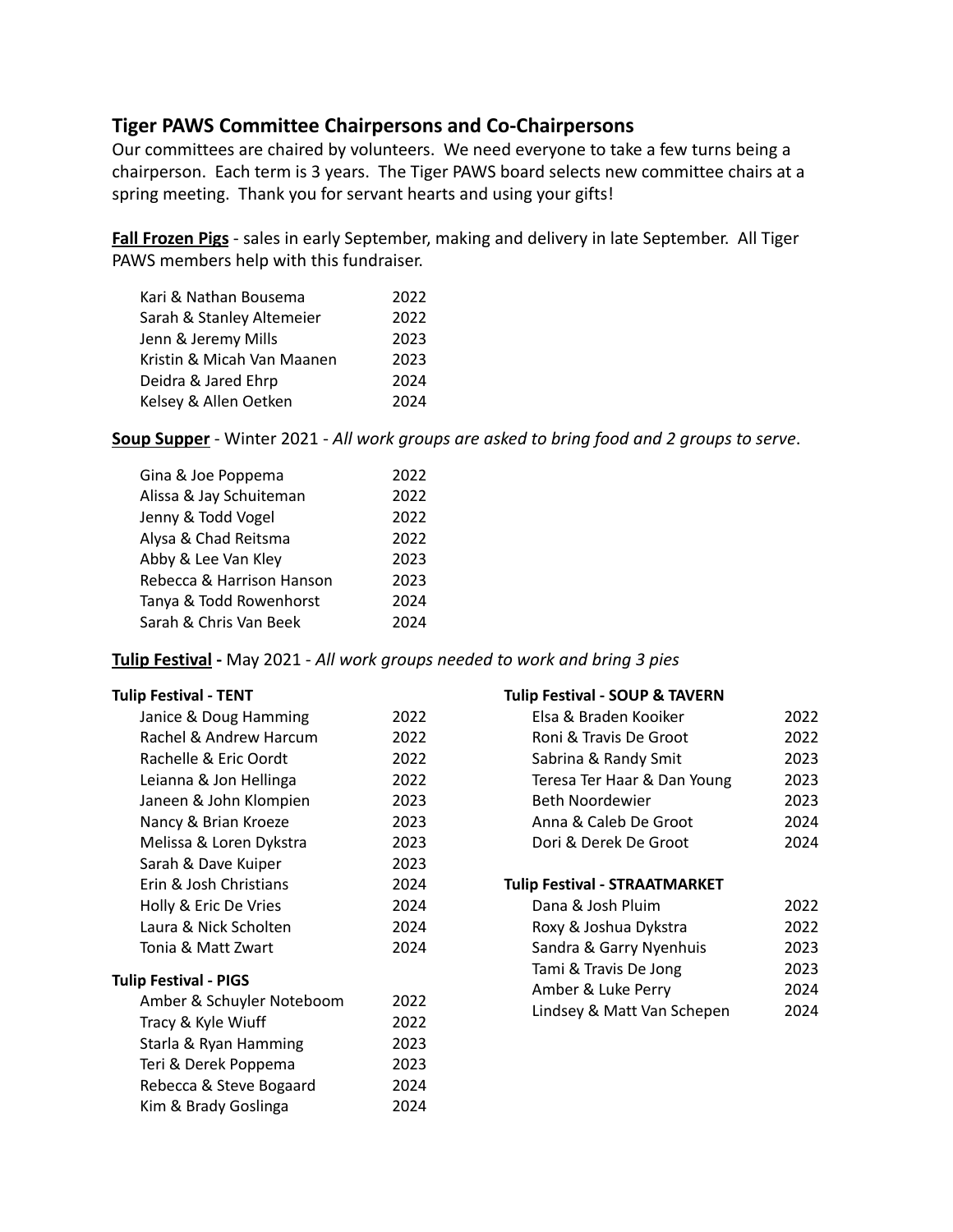#### **Apparel:** - *Chairs rotate early summer*

| Rachel & Jeremy Oolman | 2022 |
|------------------------|------|
| Jen & Mark Wielenga    | 2023 |
| Gina & Mark Zylstra    | 2024 |

**School Supplies / Kitchen:** - *responsible for school supplies in August and maintaining Tiger PAWS supplies in the shed and kitchen supplies throughout the year*

| Kim & Aaron Huizenga     | 2022 |
|--------------------------|------|
| Amber & Ethan Huizenga   | 2023 |
| Tonya & Jonathan Pontier | 2024 |

| Grade Level Coordinator Administrator |      |
|---------------------------------------|------|
| Christina & Nate Zuiderveen           | 2022 |
| Shirley & Jeff Taylor                 | 2023 |
| Sheri & Jason Hansen                  | 2024 |

## **What are my Tiger PAWS responsibilities?**

- 1. September **OCCS Society Meeting** attend to hear Tiger PAWS update and financials. Any vote (if needed) would take place at this meeting.
- 2. October / November **fall frozen pigs** fundraiser. All members sell and help make pigs.
- 3. February **Soup Supper** watch weekly Tiger PAWS update via email for assignments. If your work group does not work at the soup supper you will be asked to bring soup or tavern.
- 4. April help make **Pig-in-the-blankets** for Tulip Festival on one of two designated nights.
- 5. May **Tulip Festival** sign up to work a shift via the signup.com link sent out by the committee. Also bring 3 pies on the day of your shift.
- 6. Fulfill the responsibility of the work group you are assigned to.

### **Tiger PAWS Work Groups run from October 2021 to September 2022.**

**Please check the work group list so you know which group you are assigned to. Trade with someone in another work group if your work group will not work for you.**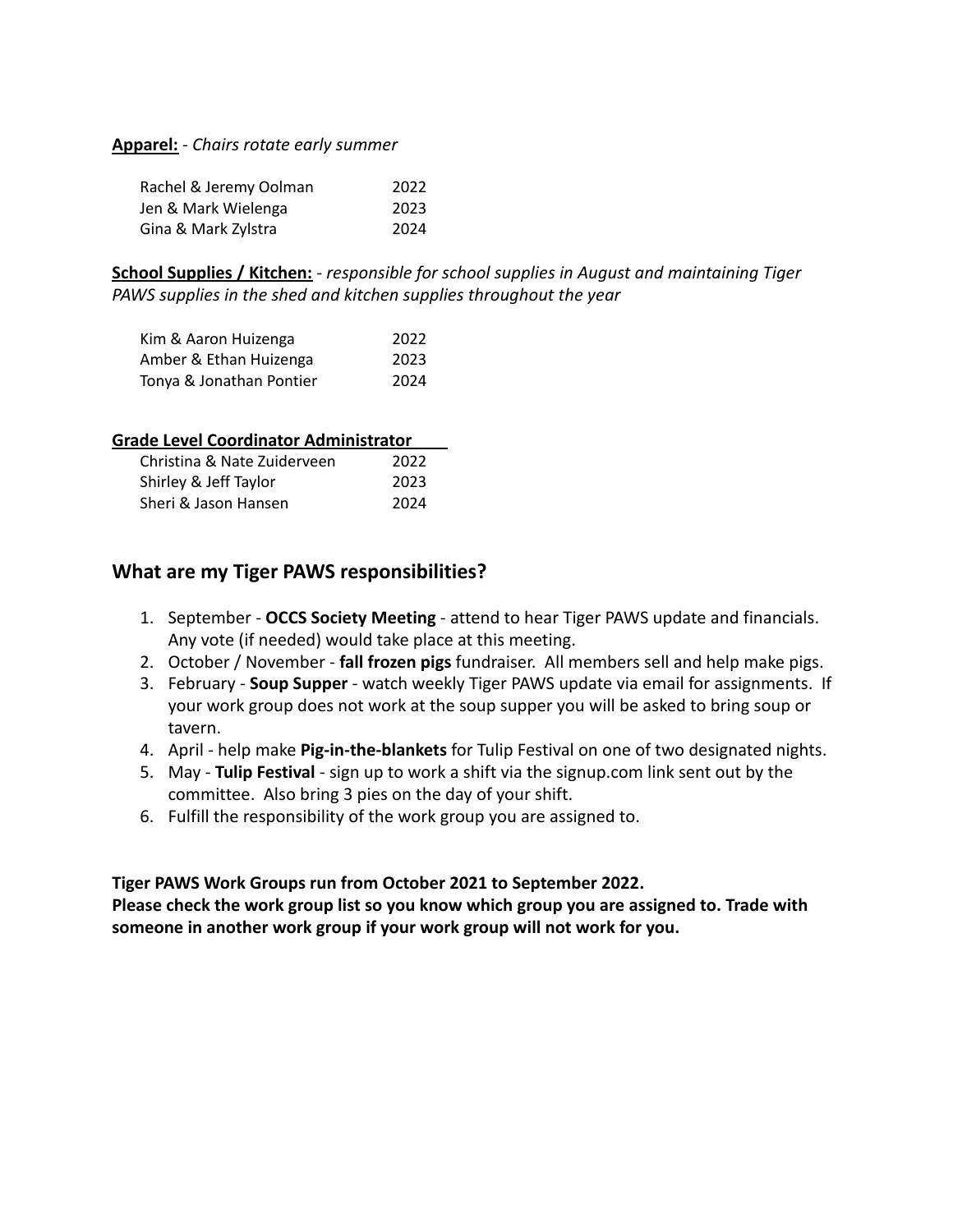### **Tiger PAWS Events**

All Tiger PAWS events have volunteer chairpersons. The work groups referred throughout are put together by the Tiger PAWS Board. Look for more information regarding these events as they take place in the weekly email Tiger PAWS update.

#### **Fall Frozen Pigs**

In 2020, we tried a new fundraiser - selling frozen pig-in-the-blankets! It was a wonderful success, and the feedback from the spring 2021 survey was very positive, so we plan to do that again this fall. All families participate in making pigs. The committee's goal is to sell and make 1500 dozen pigs!

#### **Soup Supper**

The annual Tiger PAWS Soup Supper is held in late January or early February. This event is an opportunity to enjoy food and fellowship with friends, family, neighbors and the community. The meal consists of several kinds of soup, hot dogs, tavern, pies, and desserts. Recipes for soup and tavern are provided. Either your work group chairperson will contact you or detailed information will be in the weekly Tiger PAWS update.

#### **Pig-in-the-Blankets**

In the spring, Tiger PAWS members are asked to make thousands of pig-in-the-blankets. These are used for the two Tulip Festival stands. This is a unique item that draws many people to our Festival stands. The Pig-In-the-Blanket committee is in charge of organizing this event along with finding workers to bake the pigs at the Tulip Festival and deliver them to each stand throughout each day. All Tiger PAWS members participate in one of the two nights of making pig-in-the-blankets. Pigs left over after Tulip Festival are kept frozen and can be purchased throughout the year by contacting a committee member.

### **Tulip Festival**

The Tiger PAWS tent at the Tulip Festival is the biggest fundraiser for Tiger PAWS and takes the full cooperation from each member. The tent is located in the Iowa State Bank parking lot. Each family works a shift of a few hours some time during the Festival (either parent can take this shift). Some of the jobs available are cashier, serving, dishwashing, cutting pies, serving drinks, and waitressing. Members are also asked to bring 3 pies to the tent on the day of their shift. Tiger PAWS also sponsors a stand in the Straatmarket. It serves almond bars and pig-in-the-blankets. It is chaired by Tiger PAWS members, but the workers are generally associate members.